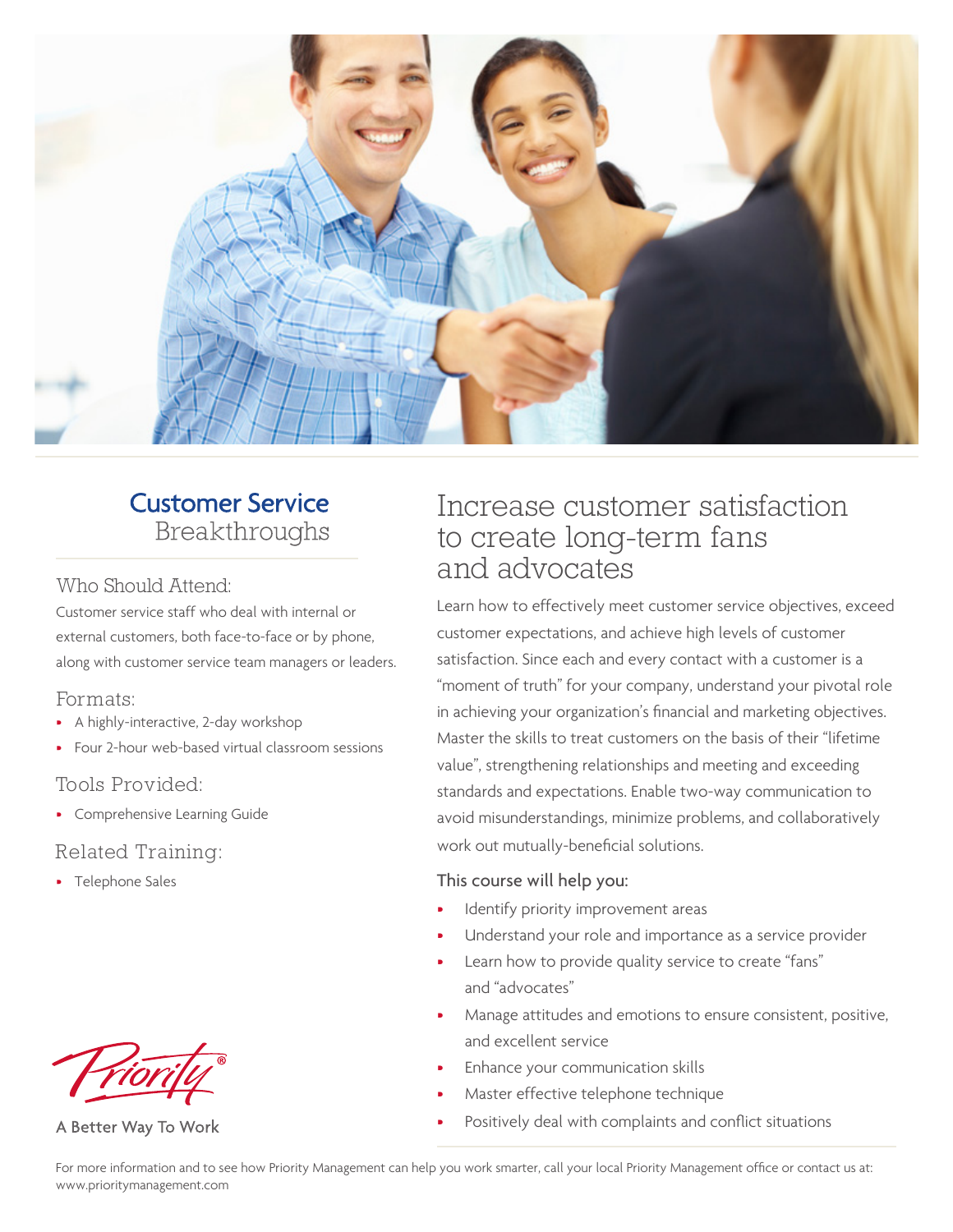# Detailed Synopsis: **Customer Service Breakthroughs**

Priority Management's Customer Service Breakthroughs program will give you the ability to deliver an experience your customers will enthusiastically respond to. You will learn how to maximize every "moment of truth" opportunity, and deliver on service promises to exceed their expectations. Enhancing your skills is an integral part of the program. You will learn many aspects of customer service: face to face and telephone communication; managing service quality and standards; handling information, requests and complaints.

You will improve your management of your own and other's time, attitudes and stress. We do all this through a fast-paced mix of information, discussions, workshops, case studies and skills practice. Your customers demand and deserve the best human service experience – you will make it a reality for them.

### Unit 1: The Value of Customers

Every point of contact with a customer is a "moment of truth" for them. You will appreciate why each contact is a memorable event for them, and how they want to be treated by us. We will overview the importance of customers to your organization. As we all are, and all have, internal customers, we will recognize their special needs. We will illustrate the impact customers have on sales and profits, and study the things we can do to build customer loyalty. You will understand the actions that make them satisfied and come back, and what turns them off. Finally in this unit we discuss how we learn, and keep learning.

### Unit 2: Quality Service

We will discuss how we can improve the quality of our service, why we need to set certain standards, what servicing activities require standards, and how to measure whether they are met. You will learn what "all customers are not equal" really means, and be able to calculate the worth of each customer. We will explore the ideas of perception and reality, and learn ways to manage our customers' expectations about our products and services. Finally, we look at the dangers of over-promising and under-delivering, and how we can avoid that trap.

### Unit 3: Communication

Whenever we communicate with our customers face to face, on the telephone, or in writing, we are exchanging information, ideas and feelings. Whatever the medium, we need to do it exceptionally well! You will learn and practice the skills of questioning, listening, getting feedback, verbal behaviours (the words we use and how we say them), and non-verbal behaviours (the way we come across, our body language). You will understand why first impressions are very important, and how you can continually build rapport with your customers. We also spend some time on telephone etiquette and techniques – how we 'behave' on the phone, and how we apply our skills and knowledge. For those of you who use email as your main communication, there are some useful tips on giving customer service by email. At the end of this unit there is an opportunity to put all these skills together in simulated case studies.